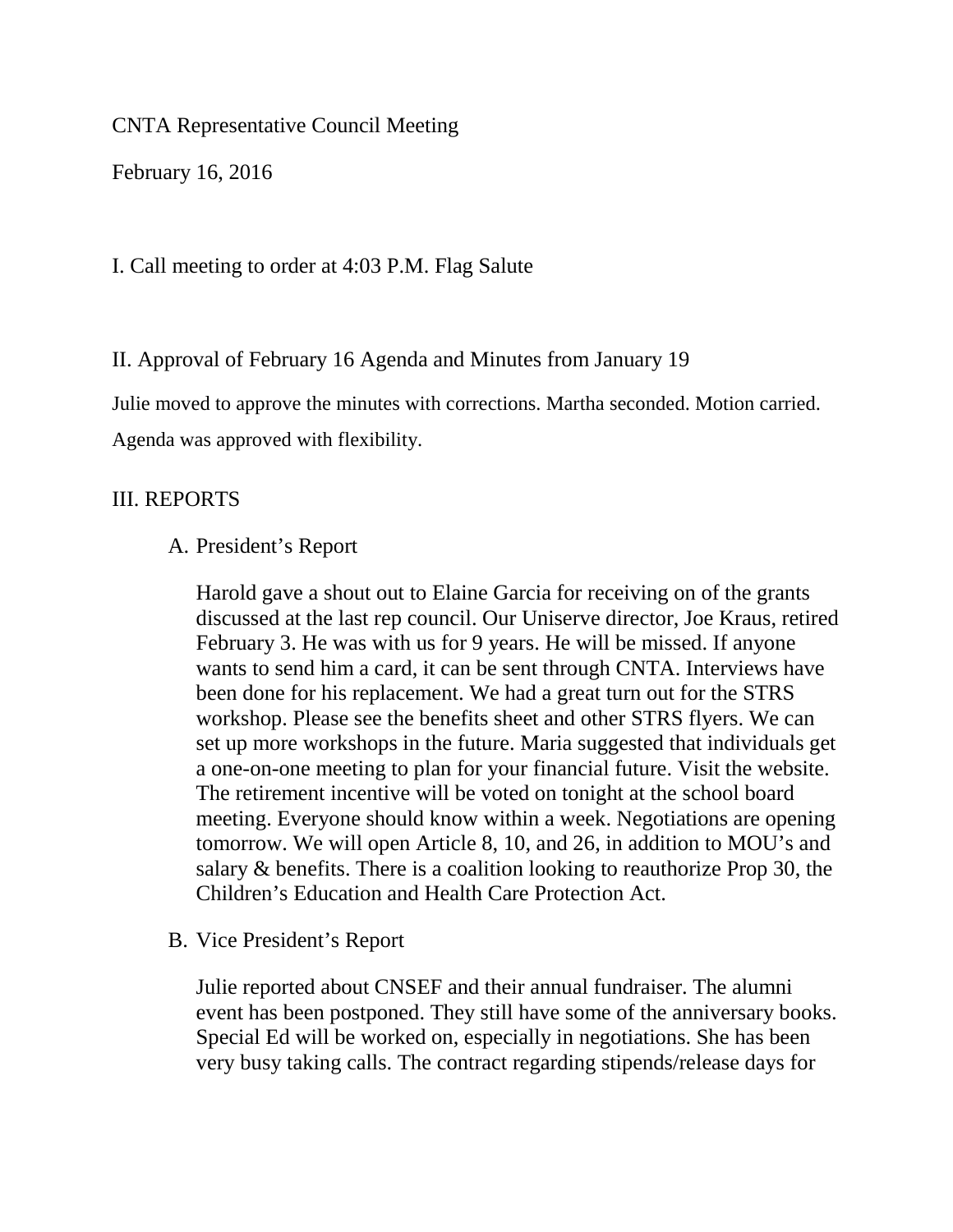elementary science fair, spelling bee, etc. should still have the experience, but the district is not accepting that. It will go to negotiations.

C. Treasurer's Report

Omar went over the balance sheet, especially the restricted and unrestricted funds. We have a solvent budget and balance sheet. We will be discussing the CTA sponsored 403b accounts at our next E Board, then the information will come to rep council.

D. State Council Report

Betsy Jara (State Council Rep) Jerry Goar (State Council Rep) Loretta Arenas (State Council Rep) Tonya Spencer (State Council Rep) Kristi Johnson (State Council Rep)

#### E. Director's Report

Kristi Johnson (Elementary K-3 Director) District assessments are a problem with the timelines. It is ok to ask for an extension. There are concerns about TK and the gradebook, especially with the social-emotional program. Jefferson, phase 1 of CEC, has a new administrator. How does that link to CEC? Questions about Reader by 9.Loretta moved to extend the meeting. Martha seconded. Motion carried.

Jennifer Devries (Elementary 4-6 Director) When reps bring concerns to CNTA, it should stay here. Other reps should not jump in to call principals at other schools. The ELA/ELD adoption is looking at McGraw-Hill and Benchmark as possible pilots for next year. Connect to your team at your school.

Monika Openshaw (Intermediate Director) Discussed caseloads regarding SST, IEP, and 504 meetings being held during prep periods. Intermediate ELA/ELD publishers' fair is tomorrow. Delegates will be reviewing the materials and deciding for next month. She has done 3 site visits, gave the food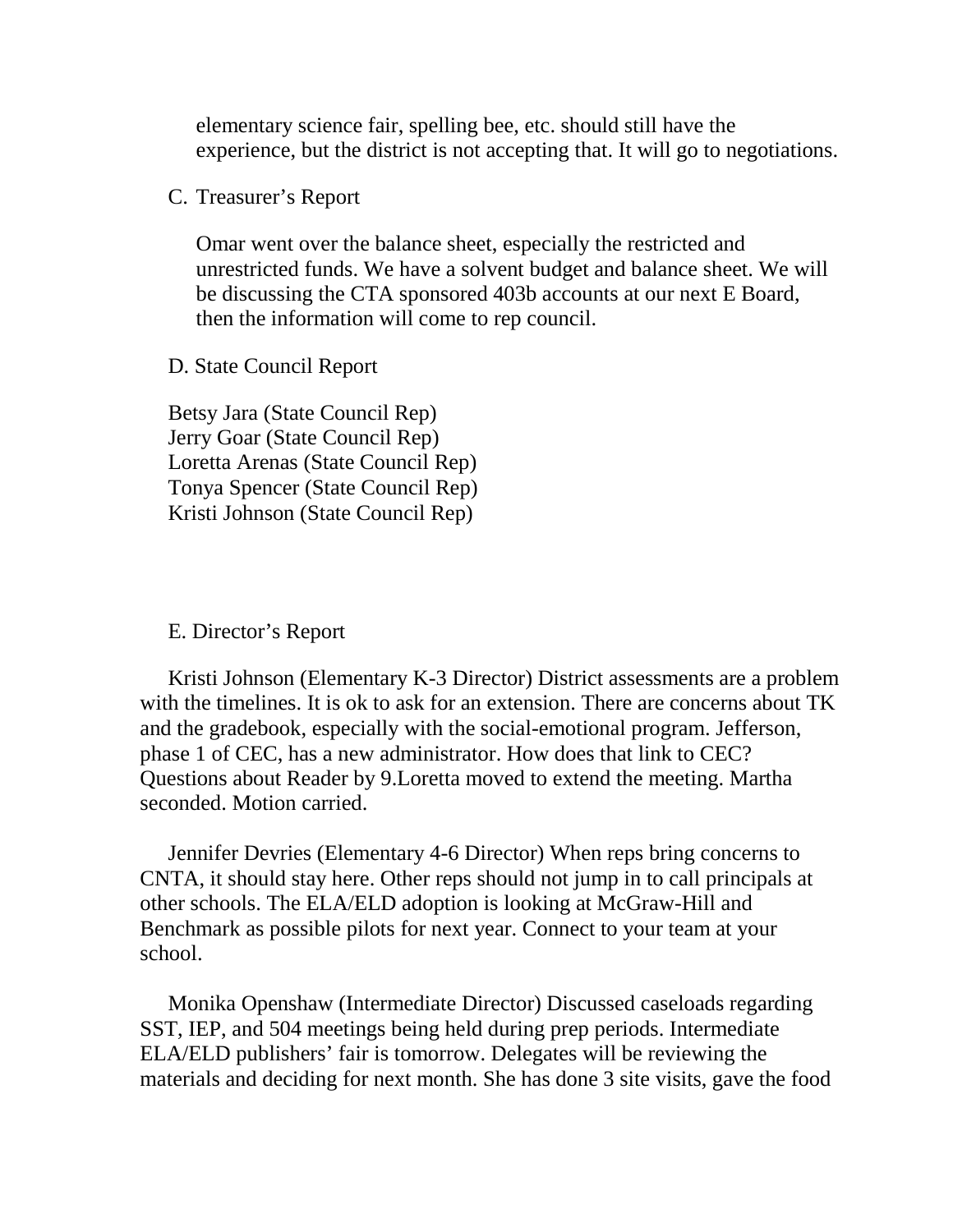and toy donations to their appropriate organizations. She met with the retirees and went to the conference. She will bring the Lemon Twist newsletter.

Chris Rodriguez (Secondary Director) Questions about students changing schedules late in the year. An issue with site waiver. Questions about coaching. Looking into if a teacher is late, how much should they be docked. She is also attending the publishers' fair for ELA/ELD. Completed the math discernment. The information will be sent out tomorrow, along with a survey. Encourage members to give feedback. They are looking for solutions.

Betsy Jara (Support Services Director) High school counselors have not gotten their stipends for extra work. Discrepancy between SDC and SH teachers doing bus duty.

### IV. NBI'S

#### A. Elections Update / Candidate Speeches

Maria thanked Kelly and Bonny for their help on the elections committee. The timeline was published and on our website. VoteNow will email everyone. Paper ballots available at the CNTA office. She went through the open positions up for election: president, vice president, secretary, elementary K-3 director, intermediate director, support services director, 4 state council seats, up to 8 NEA-RA seats, and ethnic minority. Please see the CTA seats for the NEA-RA. It is to our benefit to have these people elected as CTA will fund them. There is a correction/addition of Michelle Gardner to the CTA list. The election through CTA is at the end the month. If we have persons running unopposed, then they will be voted by acclamation here on the CNTA rep council floor. No district email or supplies can be used for the election. Site rep can hand out flyers, but cannot campaign for anyone during school time. Tonya Spencer is running unopposed. Kristi Johnson moved to vote her in by acclamation. Chris Rodriguez seconded. Tami Lincoln moved that we will go out of order to vote for acclamations. Loretta seconded. Motion carried. Call for the vote of acclamation for Tonya Spencer. Motion carried. Running unopposed for Intermediate Director; Jerry Goar. Paaru Kwiatkowski moved to vote by acclamation. Jeff Hendrickson seconded. Motion carried. Two people are running for ethnic minority for the possible three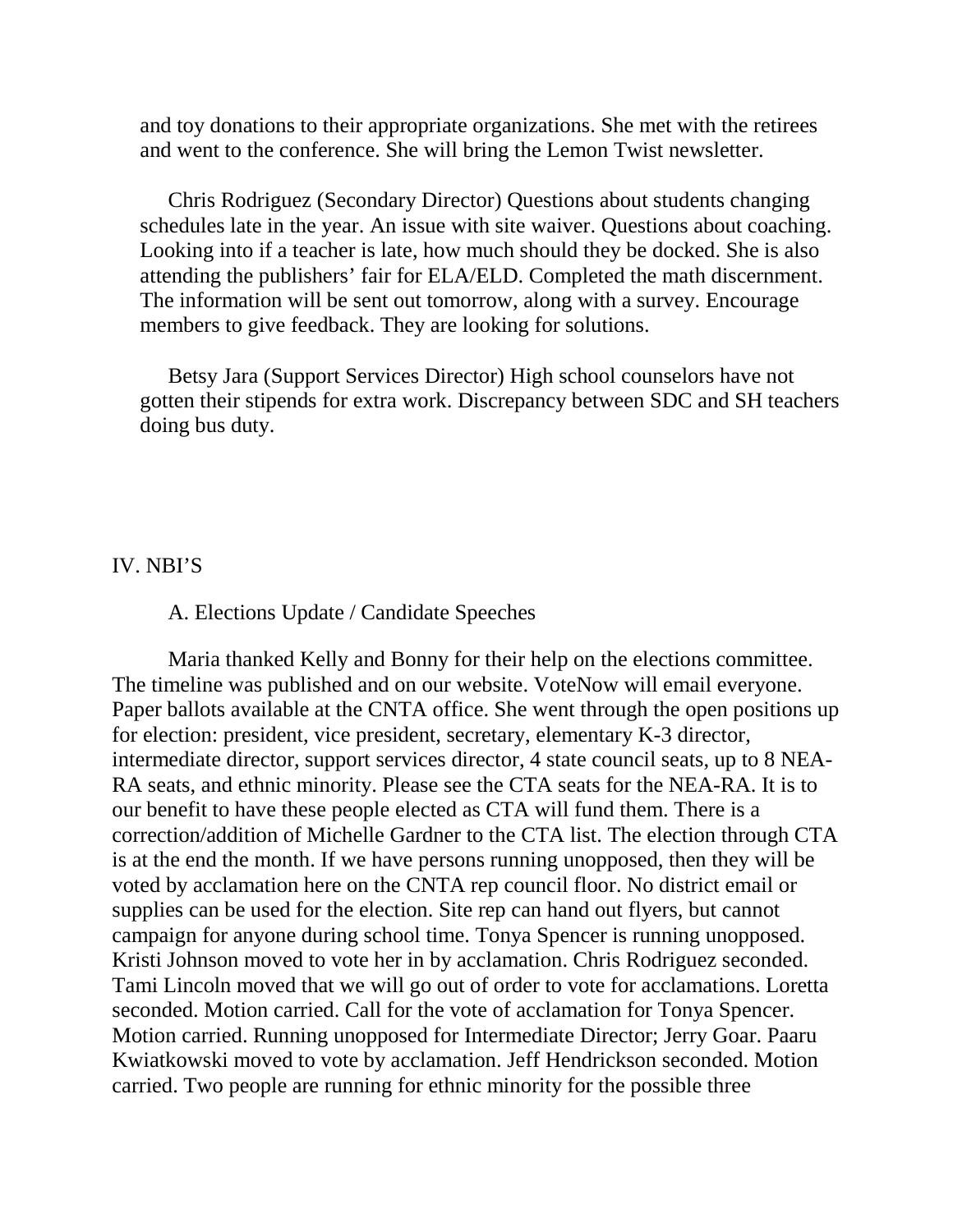positions, but it will have to be voted on in the event that only on is needed. Candidate speeches. President: Julie Cooley and Colby Earnest. Vice- President: Dan Tucker and Kristi Johnson. Secretary: Vivian Ringen and Susan Jessup. Support services director: Dana Delany, Angela Thomas, and Betsy Jara. Ethnic minority: Dana Delaney and Loretta Arenas. State Council: Michelle Gardner, Vivian Ringen, Martha Santos, Betsy Jara, Kristi Johnson, Loretta Arenas, and Shoshana Harris. NEA-RA (up to 8): Nancy Marmolejo, Tami Moore, Michelle Gardner, Rick Radcliffe, Vivian Ringen, Martha Santos, Tonya Spencer, Dana Delany, Dan Tucker, Rhonda Winek, Betsy Jara, Christopher Jessup, Susan Jessup, Kristi Johnson, Loretta Arenas. Maria encouraged everyone to vote, as we have had low voting rates over the years.

### B. NEA Delegate Elections

Harold explained the CTA flyer about the NEA-RA. We need to get our members sent through CTA, as our local dues will not be used for funding these representatives. Last year it was only 134 votes to get a seat. The CTA envelope should arrive on February 26.

# C. Health / Welfare Committee Report

Eula Brown reported about the Health Insurance Conference that the committee attended in January. She went over the VEBA flyer that covers our benefits. Martha added the information about the wellness benefits including; health coaching, wellness challenges, and workplace wellness. The chef will come for healthy menu choices. They attended the sessions and viewed the vendor fair. Several pharmacies are buying out each other. New technology is coming out for health care. See Best Doctors card. A wellness fair is in planning.

D. Conference(s) Update / Conference requests

15 members are going to the Good Teaching Conference in February in San Diego. Please keep up with conference schedule as there are deadlines.

E. Site Rep. Awards

Paaru Kwiatkowski from Ramirez Intermediate. Tonya Spencer from Eisenhower.